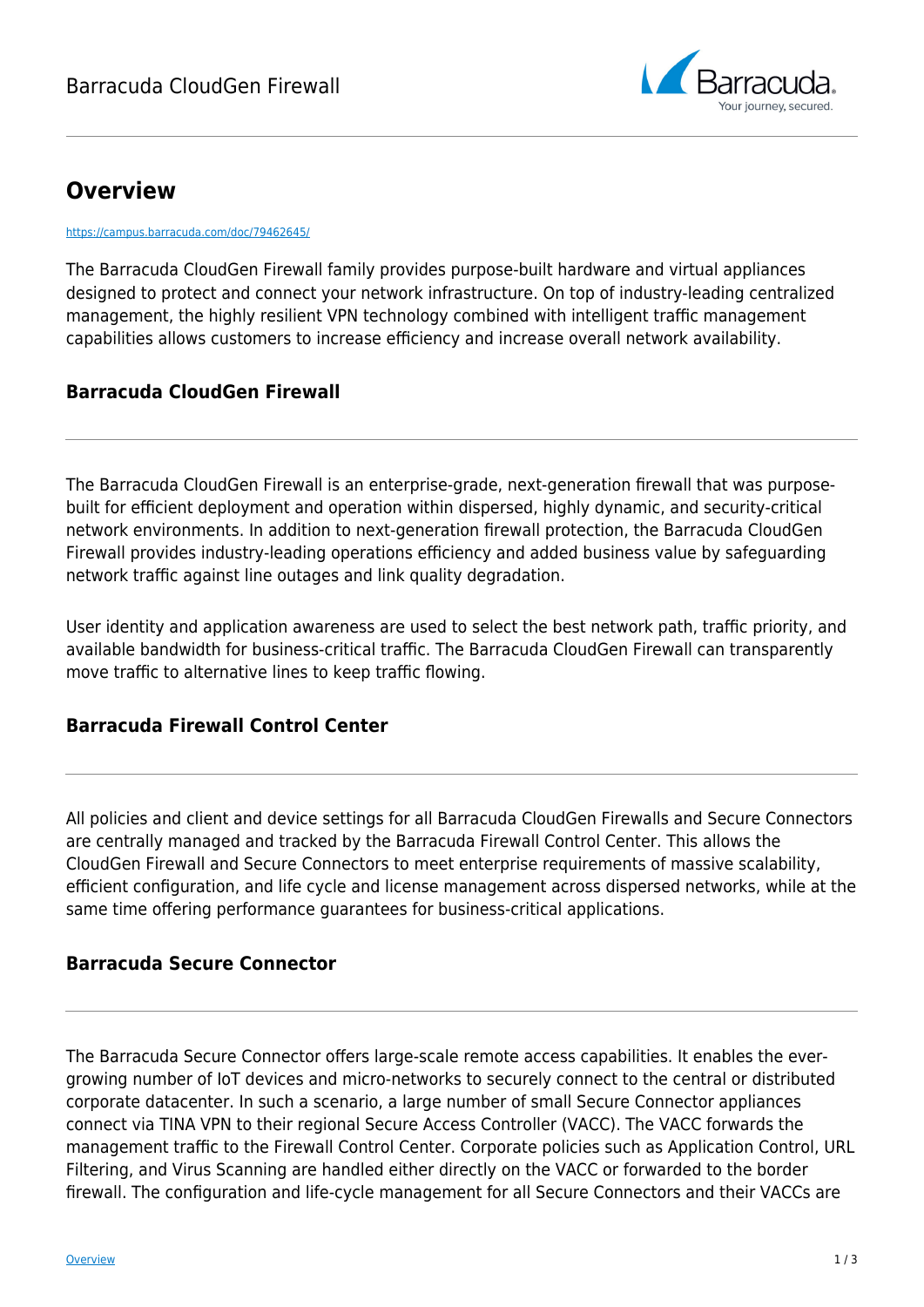

handled by one central Firewall Control Center. The Firewall Control Center can manage multiple Secure Access Controllers, allowing you to scale up the network at will. For more information, see [Barracuda Secure Connector.](http://campus.barracuda.com/doc/91128292/)

#### **Platform Flexibility**

The Barracuda CloudGen family offers hardware and virtual models in various sizes, from branch offices up to headquarters and datacenters. The Firewall Control Center Vx and CloudGen Firewall Vx can run on a wide range of hypervisors, effortlessly integrating with your existing network and server infrastructure. The CloudGen Firewall is designed for deployment across the entire enterprise, including the Microsoft Azure, Amazon AWS, and Google Cloud Platform public clouds.

#### **First Steps with Barracuda CloudGen Firewall and Control Center**

Follow the guides below to get the CloudGen Firewall up and running:

- [Deployment](http://campus.barracuda.com/doc/79463317/) Deployment for hardware CloudGen Firewall, virtual and public cloud CloudGen Firewall, and Firewall Control Center.
- **Get Started** Follow this guide to integrate CloudGen Firewall and Control Center into your existing network